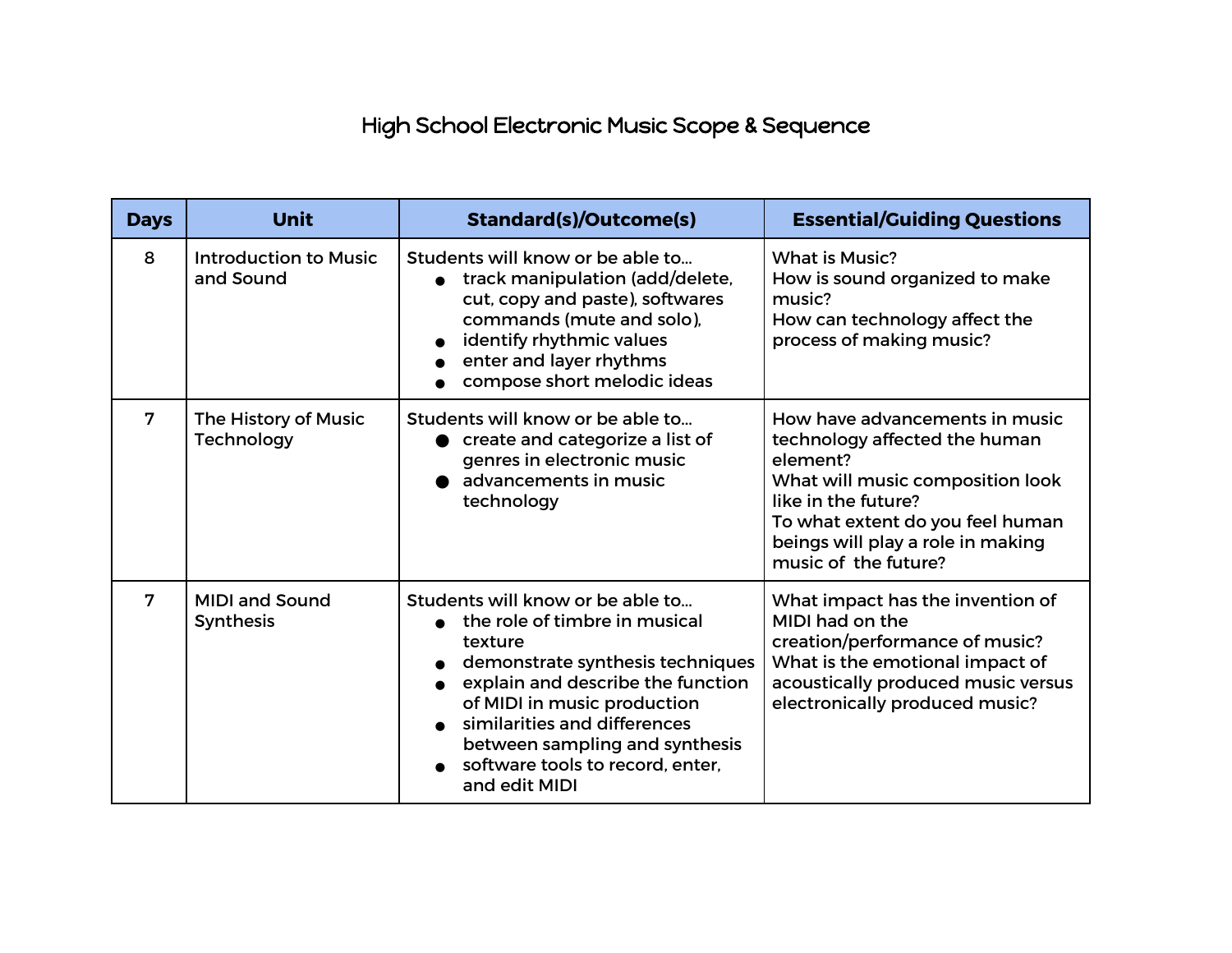| 9  | <b>Recording and Mixing</b>                | Students will know or be able to<br>determine the necessity of<br>recording audio<br>demonstrate purpose and use of<br>various recording audio<br>equipment<br>alter, manipulate, and edit audio<br>define and apply effects to audio<br>archive audio files | Why do we record sounds?<br>Is a recording a true representation<br>of what was performed?<br>How does a listening experience<br>differ between a live performance<br>and a recorded performance? |
|----|--------------------------------------------|--------------------------------------------------------------------------------------------------------------------------------------------------------------------------------------------------------------------------------------------------------------|---------------------------------------------------------------------------------------------------------------------------------------------------------------------------------------------------|
| 9  | <b>Musical Style and</b><br>Form           | Students will know or be able to<br>apply knowledge of stylistic<br>qualities to switch between<br>genres in a composition<br>analyze and discuss song forms<br>identify basic verse-chorus<br>(+bridge) song form                                           | What is style?<br>How does music define your style?<br>What distinguishes a genre?                                                                                                                |
| 11 | <b>Composing Beyond</b><br>the Basics      | Students will know or be able to<br>build triads<br>compose chord progressions<br>add interest to chord progressions<br>with accompaniment patterns<br>combine chords and melody                                                                             | In what ways are planning and<br>intent important components in the<br>compositional process?<br>Why are structure and form<br>important in music?                                                |
| 12 | Many Roles of the<br><b>Music Producer</b> | Students will know or be able to<br>how producers influence<br>$\bullet$<br>production of music and help<br>define iconic sounds<br>explore how musical elements are<br>represented in the music of iconic<br>producers<br>copyright laws                    | Should all music be produced?<br>In what ways do music producers<br>influence how people use music to<br>express their values, beliefs,<br>identities, and experiences?                           |